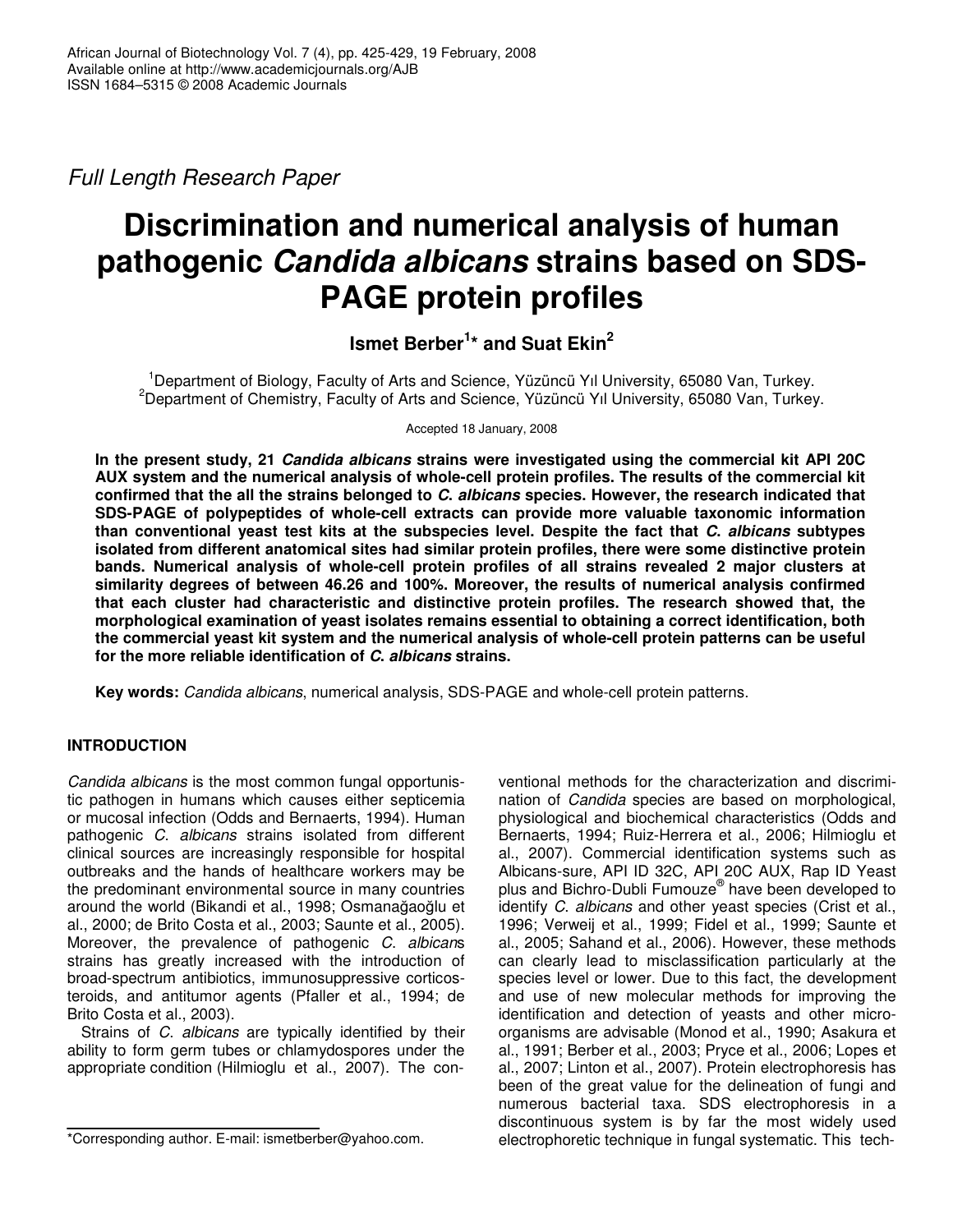| <b>Origin</b>                                                 | <b>Body site</b>  | Sample code                                    |
|---------------------------------------------------------------|-------------------|------------------------------------------------|
| Faculty of Medicine,<br>Yüzüncü Yıl<br>University, Van-Turkey | Vaginal secretion | CA-1, CA-2, CA-3, CA-4, CA-5, CA-6, CA-7, CA-8 |
|                                                               | Genital (male)    | CA-9, CA-10, CA-11, CA-12                      |
|                                                               | Oral cavity       | CA-13, CA-14, CA-15, CA-16                     |
|                                                               | Wound             | CA-17, CA-18, CA-19, CA-21                     |
| American Type Culture Collection                              | None              | C. albicans ATCC 27541                         |

**Table 1.** Samples of *C*. *albicans* collected from various body sites.

nique showed high specificity in addition to the significant data for classification (Höfling et al., 2001; Rodrigues et al., 2004). In several cases, one-dimensional electrophenograms of whole-cell proteins and DNA-DNA hybridization data were described as having equal discriminatory capacities (Costas et al., 1993; Bikandi et al., 1998; Osmanoğaoğlu et al., 2000). Besides, protein profiles offer considerable potential for typing strains of clinical interest and for taxonomic purposes, especially for the level of species, subspecies and biotype (Blignant and Koch, 1992). Indeed, computer-aided numerical analysis of protein patterns of the yeast provides a valuable tool for identification of such microorganisms. The aim of this present study was to analyze the similarity levels of protein profiles among *C*. *albicans* strains isolated from some clinical patients in Yüzüncü Yıl University, Van Turkey.

#### **MATERIALS AND METHODS**

#### **Collection, isolation and identification of** *C. albicans* **strains**

In this study, a total of 21 strains, one reference (*C*. *albicans* ATCC 27541) and 20 human pathogenic *C*. *albicans* isolated from different clinical patients in the Departments of Microbiology and Clinical Microbiology, Faculty of Medicine, Yüzüncü Yıl University, Van (Turkey) were analyzed. Clinical specimens were collected from various body sites of patients using a sterile cotton swab (Table 1), inoculated onto Sabouraud's Dextrose Agar (BBL-USA) plates and incubated at 37ºC for 24 - 48 h The morphological characteristics (germ tube formation) of the isolates were examined with a microscope while the biochemical properties (carbohydrate assimilation patterns) were carried out using the commercial kit API 20C AUX system (bio-Merieux-France).

#### **Preparation of whole-cell proteins extracts**

A total of 11 stains (at least 1 strain was selected from each body sites) were propagated in duplicates for the preparation of the synchronous culture. For each synchronous culture, 100 µl was inoculated into 50 ml Sabouraud's Dextrose (SD) broth and incubated in a rotary incubator for 24 h (at 37°C, 150 rpm). Each sample was centrifuged for 5 min at 12.100 rpm and the pellet collected was resuspended in 200 µl of CelLytic™ B-II Cell Lysis/Extraction Reagent (Sigma). The suspension was incubated for 30 min at room temperature. Afterwards, the sample was again centrifuged and 80 µl from each sample was transferred into a new 1.5 ml Eppendorf tube. Then, 25 µl of SDS-sample buffer (0.06 M Tris-HCl, 2.5% glycerol, 0.5% SDS, 1.25% β-mercaptoethanol) was

added and the whole mixture was vortexed to ensure good homogenization. The prepared samples were kept on a boiling water bath for 5 min and denatured proteins were stored at -70°C until required.

#### **SDS-PAGE**

Solubilized proteins were subjected to SDS-PAGE in gel slabs of 1 mm thickness (3.5 cm, 4% stacking and 15.5 cm, 12% resolving gels) as described by Laemmli (1970). Electrophoresis was performed with a discontinuous buffer system in a UVP Vertical Electrophoresis Unit (Cambridge, UK). The gel was run at 30 mA until the bromophenol blue marker had reached the bottom of the gel. Protein molecular masses were calculated on the basis of a comparison with a known standard (PageRuler™ Protein Ladder SDS-PAGE Standards, Fermentas, molecular weight range 10 - 200 kDa). After electrophoresis the gels were rinsed out for 20 min in an isopropanol-acetic acid-water (1:3:6) solution, then for 5 min in methanol-acetic acid-water (3:1:6) solution. The gels were stained for 6 h in 0.01% (w/v) Coomassie brilliant blue R-250, and destained in a methanol-acetic acid-water (3:1:6) mixture until protein bands became clearly visible.

#### **Protein profile analysis**

The gels were scanned via a high resolution scanner (HP 3500 C, Hewlett Packard Co.) and the molecular weight of each band was determined by one-dimensional analysis software (Lab Image Version 2.6, Halle, Germany). Data were coded as 0 (absent) and 1 (present). A hierarchical cluster analysis was performed using the average linkage method and correlation coefficient distance. The dendrogram, based on the whole-cell protein patterns of the test strains, was constructed by the program Minitab for Windows, version 14.20 (Minitab Inc. Pennsylvania, USA).

#### **RESULTS**

Every one of the isolates exhibited characteristic oval budding yeast cells, germ tube and clusters of blastospore and terminal chlamydospore on Sabouraud's Dextrose Agar medium. Further, examination with a commercial identification kit revealed that all the isolates were members of the *C. albicans* species.

The whole-cell protein profile of 11 human pathogenic *C. albicans* strains, obtained by one-dimensional denaturing gel electrophoresis is shown in Figure 1. The protein profiles of tested *C*. *albicans* strains were inspected visually and compared with each others. The figure revealed that the whole-cell protein patterns of each one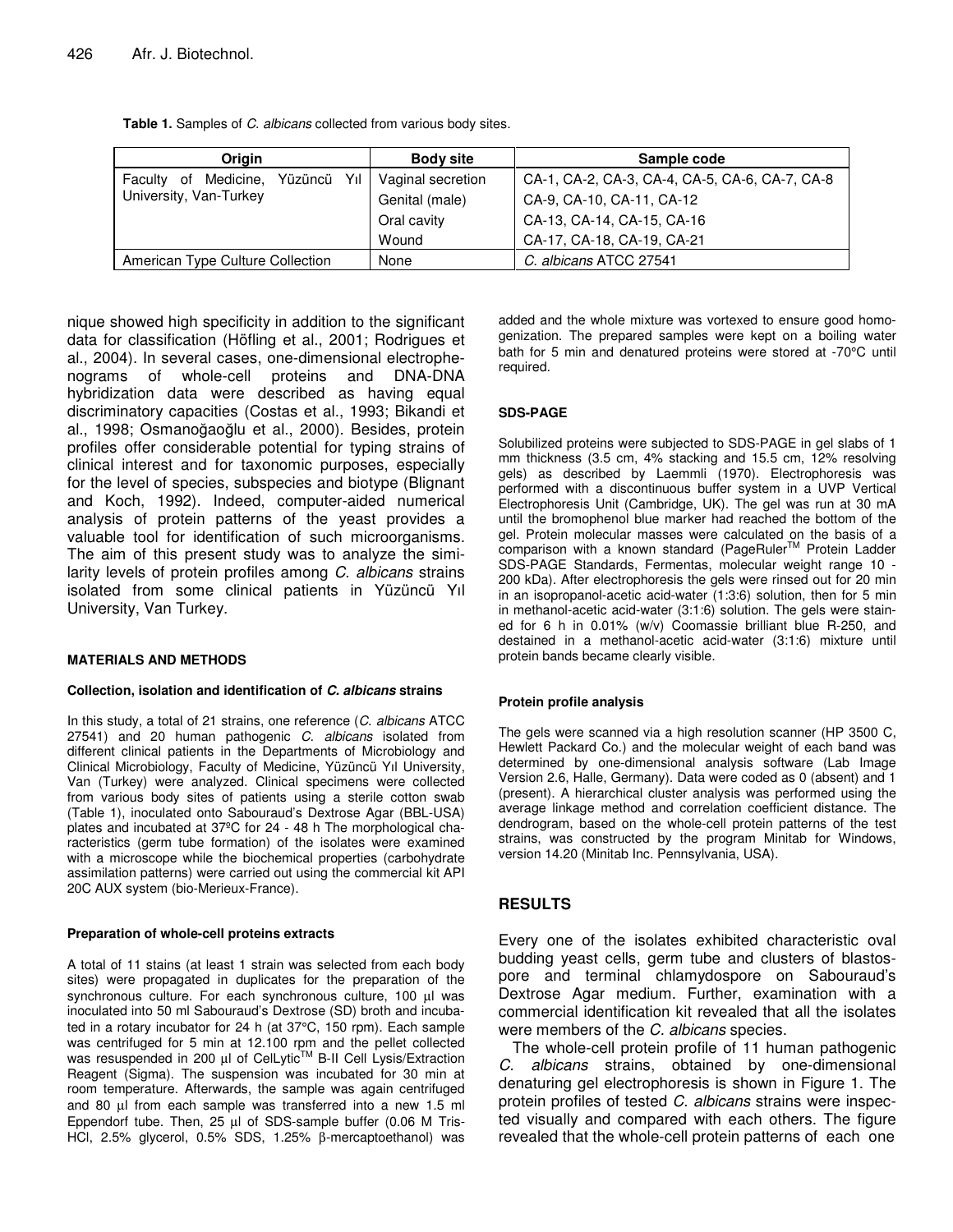

**Figure 1.** Coomassie brilliant blue-stained SDS-PAGE protein profiles of the following *C*. *albicans* strains: Lane **A**; CA-1, lane **B**, CA-2, lane **C**; CA-3, lane **D**; CA-6, lane **E**; CA-8, lane **F**; CA-10, lane **G**; CA-12, lane **H**; CA-14, lane **I**; *C*. *albicans* ATCC 27541, lane **J**; CA-18, lane **K**; CA-21 and lane **M**; molecular weight standards (10 - 200 kDa).

of the *C*. *albicans* strains had 13 major protein - bands. The tested strains had similar protein bands (molecular weights between 40 - 60 kDa). Moreover, the SDS-PAGE analyses indicated that there are major similarities between all *C*. *albicans* strains in their high-molecularmass range (>40 kDa); however, the minor distinctive proteins were observed both in the low (<30 kDa) and high-molecular mass range (>60 kDa). Similarities in the profiles of all *C*. *albicans* strains were manifested by the existence of bands 2, 10, 12. In addition, the protein profiles of the strains of lanes A-G and I, isolated from the genitals were similar (presence of five protein bands marked 2, 6, 8, 10 and 12). But strain CA-10 (lane F) was distinguished from the other six strains by the presence of two single bands marked 11 and 13. Strain CA-14 (lane H) was particularly discernable from all the strains because of the presence of single band 3 and binary band 4. The reference strain (lane I) was very similar to strains isolated from the genitals but was discriminated by the existence of protein bands 5 and 9, respectively. Finally, strains of CA-18 (lane J) and CA-21 (lane K) isolated from wound were very similar to each other because of the presence of band 7.

The numerical analysis of the whole-cell protein profiles used for average linkage and correlation coefficient distance yielded a dendrogam, consisting of two basic clusters (I and II) at similarity levels between 46.2 and 100% (Figure 2). Cluster I divided into two subclusters (Ia and Ib) comprising of 3 *C*. *albicans* strains, numbered as



**Figure 2.** Grouping of *C*. *albicans* strains studied using hierarchical cluster analysis (average linkage and correlation coefficient distance) based on whole-cell protein profiles.

CA-14, CA-18 and CA-21, at similarity degrees between 61.4 and 95.9%. Cluster II separated to two subclusters (IIa and IIb) including 8 strains (numbered as CA-1, CA-2, CA-3, CA-6, CA-8, CA-10, CA-12 and ATCC 27541). The intra-cluster average similarities for subclusters IIa and IIb changed between 61.3 and 100%. Subcluster IIb had seven strains, and its exhibited the highest similarity of protein profiles. The members of subcluster IIa were similar to each other, sharing many common bands as reflected in the high intra-cluster similarities (Figure 2).

#### **DISCUSSION**

In clinical microbiology laboratories yeast isolates that produce germ tube and chlamydospore are considered to be *C*. *albicans*, and no additional tests are performed. However, some researchers have stated that *C*. *dubliniensis* is difficult to distinguish from *C*. *albicans*, since both species produce germ tube and chlamydospore (Sullivan et al., 1995; Verweij et al., 1999; Sahand et al., 2006; Hilmioglu et al., 2007). Therefore, there is need for rapid commercially available identification kit systems for characterization of *Candida* isolates (Verweij et al., 1999; Osmanağaoğlu et al., 2000; Saunte et al., 2005; Abia-Bassey and Utsalo, 2006; Sahand et al., 2006). However, commercial identification systems fail to distinguish between germ tube positive and negative *Candida* species because of turbidity problems (Sullivan et al., 1995; Verweij et al., 1999; Saunte et al., 2005; Abia-Bassey and Utsalo, 2006). In this vein, our results con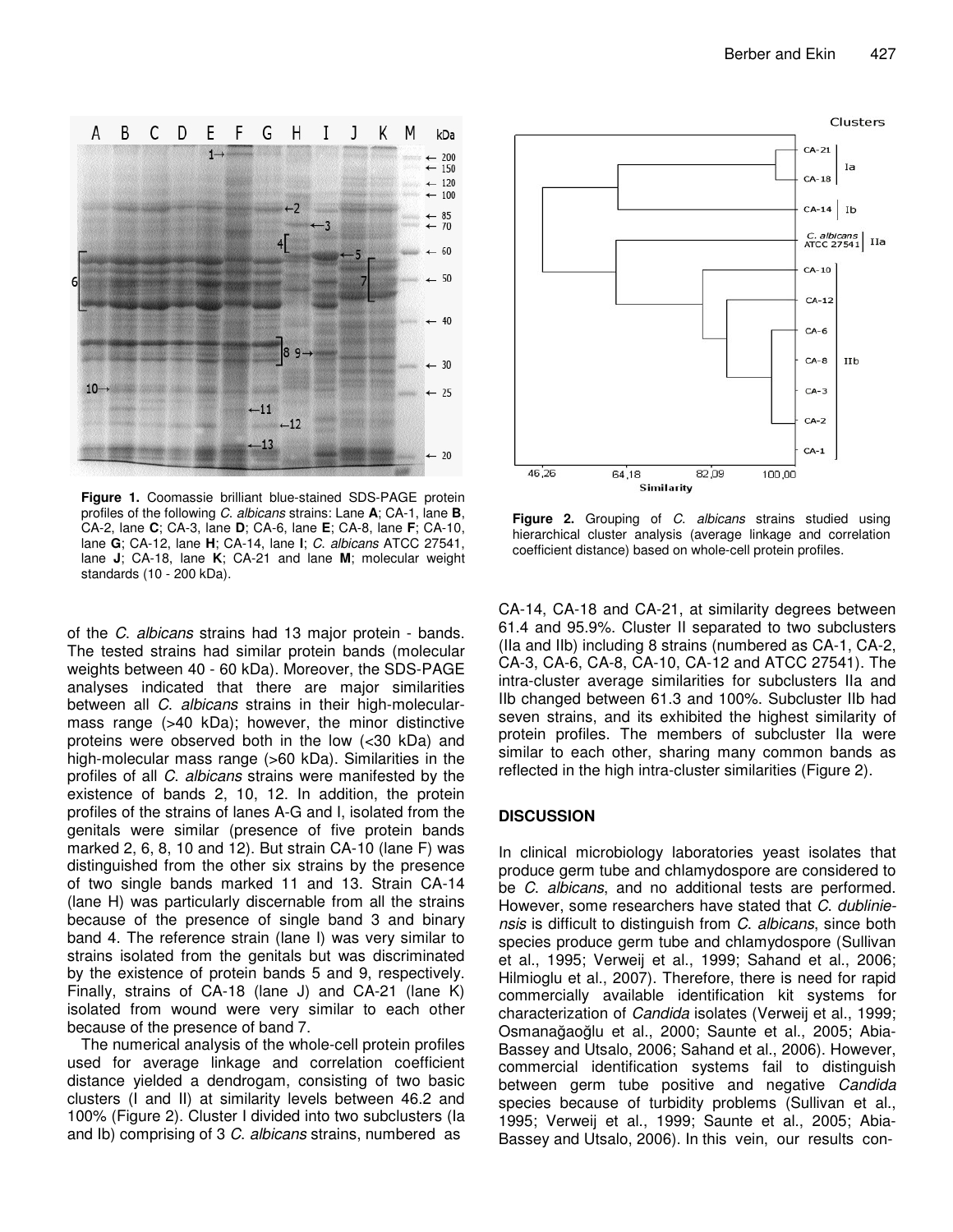form to previous results and highlight the inadequacies of the kit presently used (Saunte et al., 2005; Abia-Bassey and Utsalo, 2006; Galan et al., 2006; Lopes et al., 2007; Linton et al., 2007).

In the present study, MINITAB program was used to analyze the data because of the difficulties in the visual interpretation of the bands obtained in SDS-PAGE of whole-cell proteins. The similarity values of the whole-cell protein patterns among *C*. *albicans* isolates in the dendrogram changed between 46 and 100%, and are in agreement with the minimum acceptable value proposed by Sneath and Johnson (1972). The results of numerical analysis confirmed that each cluster had characteristic and distinctive protein profiles. The members of subcluster IIb that were isolated from the genitals showed the highest similarity values (78.3 - 100%). Southern Blot hybridization analysis and DNA fingerprinting analysis studies also have shown that isolates recovered from one or among body site of the some patient are usually identical (Schmid et al., 1999; Rodrigues et al., 2004). Our results are therefore in agreement with previous studies (Monod et al., 1990; Osmanağaoğlu et al., 2000; Höfling et al., 2001; Rodrigues et al., 2004).

Molecular studies have demonstrated that *C*. *albicans* possesses a very distinct genomic organization from others emergent non-*C*. *albicans* species, such as *C*. *glabrata*, *C*. *krusei* and *C*. *dubliniensis* (Galan et al., 2006; Linton et al., 2007). Therefore, it suggested that the molecular techniques might be useful for specifically identifying pathogenic *Candida* species (Lopes et al., 2007; Linton et al., 2007). In conclusion, this study showed that the application of numerical analysis, coupled with the utilization of a standardized identification system instead of simple quantitative comparison of protein patterns, greatly enhanced the utilization of wholecell protein profiles for identification of *C. albicans* strains.

### **ACKNOWLEDGMENT**

We would like to thank Prof. Cumhur COKMUS for reference *C. albicans* strains.

#### **REFERENCES**

- Abia-Bassey LN, Utsalo SJ (2006). Yeast associated with human infections in south-eastern Nigeria. Mycoses. 49: 510-515.
- Asakura K, Iwaguchi S, Homma M, Sukai T, Higashide K, Tanaka K (1991). Electrophoretic karyotypes of clinically isolated yeasts of *Candida albicans* and *C. glabrata*. J. Gen. Microbiol. 137: 2531-2538.
- Berber I, Cokmus C, Atalan E (2003). Characterization of *Staphylococcus* species by SDS-PAGE of whole-cell and extracellular proteins. Microbiology, 72: 42-47.
- Bikandi J, Millan RS, Regulez P, Moragues MD, Quındos G, Ponton J (1998). Detection of antibodies to *Candida albicans* germ tubes during experimental infections by different *Candida* species. Clin. Diagnos. Lab. Immun. 5: 369-374.
- Blignant E, Koch JLF (1992). The presence of yeasts on carious and non-carious teeth. J. Dent. Res. 71: 961.
- Costas M, Holmes B, Frith KA, Riddle C, Hawkey PM (1993). Identification and typing of *Proteus penneri* and *Proteus vulgaris* biogroups 2 and 3, from clinical sources, by computerized analysis of

electrophoretic protein patterns. J. Appl. Bacteriol. 75: 489-498.

- Crist AE, Dietz TJ, Kampschroer K (1996). Comparision of the MUREX *C. albicans*. Albicans-Sure and BactiCard *Candida* test kits with the germ tube test for presumptive identification of *Candida albicans*. J. Clin. Microbiol. 34: 2616-2618.
- de Brito Costa EMM, dos Santos ALS, Cardoso AS, Portela MB, Abreu CM, Alviano CS (2003). Heterogeneity of metallo and serine extracellular proteinases in oral clinical isolates of *Candida albicans* in HIV-positive and healthy children from Rio de Janeiro, Brazil. FEMS Immun. Med. Microbiol. 38: 173-180.
- Fidel PL, Vazquez JA, Sobel JD (1999). *Candida glabrata*: review of epidemiology, pathogenesis and clinical disease with comparison to *C. albicans*. Clin. Microbiol. Rev., 12: 80-96.
- Galan A, Veses V, Murgui A, Casanova M, Martinez JP (2006). Rapid PCR-based test identifying *Candida albicans* by using primers derived from the pH-regulated *KER1* gene. FEMS Yeast Res. 6: 1094-1100.
- Hilmioglu S, Ilkit M, Badak Z (2007). Comparison of 12 liquid media for germ tube production of *Candida albicans* and *C. tropicalis*. Mycoses 50: 282-285.
- Höfling JF, Rosa EAR, Pereira CV, Boriollo MFG, Rodrigues JAO (2001). Differentiation and numerical analysis of oral yeasts based on SDS-PAGE profiles. Influence of the culture media on the whole-cell protein extracts. Brazil. J. Biol. 61: 507-516.
- Laemmli UK (1970). Cleavage of structural proteins during the assembly of the head of bacteriophage T4. Nature (London) 227: 680-685.
- Linton CJ, Borman AM, Cheung G, Holmes AD, Szekely A, Palmer MD (2007). Molecular identification of unusual pathogenic yeast isolates by large ribosomal subunit gene sequencing: 2 years of experience at the United Kingdom Mycology Reference Laboratoty. J. Clin. Microbiol. 45:1152-1158.
- Lopes MM, Silva D, Freitas G, Tenreiro R (2007). Simultaneous identification and typing of *Candida* species by MSP-PCR and AFLP: study of clinical isolates from a Portuguese pediatric hospital. J. Mycol. Med. 17: 157-167.
- Monod M, Pochet S, Baudraz-Rosselet F, Frenk E (1990). The identification of pathogenic yeast by electrophoretic analysis of their chromosomes. J. Med. Microbiol., 32: 129.
- Odds FC, Bernaerts R (1994). CHROMagar Candida, a new differential isolation medium for presumptive identification of clinically important *Candida* species. J. Clin. Microbiol. 32: 1923-1929.
- Osmanağaoğlu O, Altınlar N, Saçılık SC, Çökmüş C, Akın A (2000). Identification of different *Candida* isolated in various hospitals in Ankara by fungichrom test kit and their differentiation by SDS-PAGE. Turk. J. Med. Sci. 30: 355-358.
- Pfaller MA, Rhine-Chalberg J, Redding W, Smith J, Farinacci G, Fothergill AW (1994). Variations in fluconazole susceptibility and electrophoretic karyotype among oral isolates of *Candida albicans* from patients with AIDS and oral candidiasis. J. Clin. Microbiol. 32: 59-64.
- Pryce TM, Palladino S, Price DM, Gardam DJ, Campbell PB, Christiansen KJ (2006). Rapid identification of fungal pathogens in BacT/ALERT, BACTEC, and BBL MGIT media using polymerase chain reaction and DNA sequencing of the internal transcribed spacer regions. Diag. Microbiol. Infect. Dis. 54: 289-297.
- Rodrigues CC, Höfling JF, Boriollo MFG, Rodrigues JAO, Azevedo RA, Gonçalves RB (2004). SDS-PAGE and numerical analysis of *Candida albicans* from human oral cavity and other anatomical sites. Brazil. J. Microbiol. 35: 40-47.
- Ruiz-Herrera J, Elorza MV, Valentin E, Sentandreu R (2006). Molecular organization of the cell wall of *Candida albicans* and its relation to pathogenicity. FEMS Yeast Res. 6: 14-29.
- Sahand IH, Moragues MD, Robert R, Quindos G, Ponton J (2006). Evaluation of Bichro-Dubli Fumouze ® to distinguish *Candida dubliniensis* from *Candida albicans*. Diag. Microbiol. Infect. Dis. 55: 165-167.
- Saunte DM, Klingspor L, Jalal S, Arnau J Arendrup MC (2005). Four cases of *Candida albicans* infections with isolates developing pink colonies on CHROMagar Candida plates. Mycoses 48: 378-381.
- Schmid J, Herd S, Hunter PR, Cannon RD, Salleh Y, Samad S (1999). Evidence for a general-purpose genotype in *Candida albicans*, highly